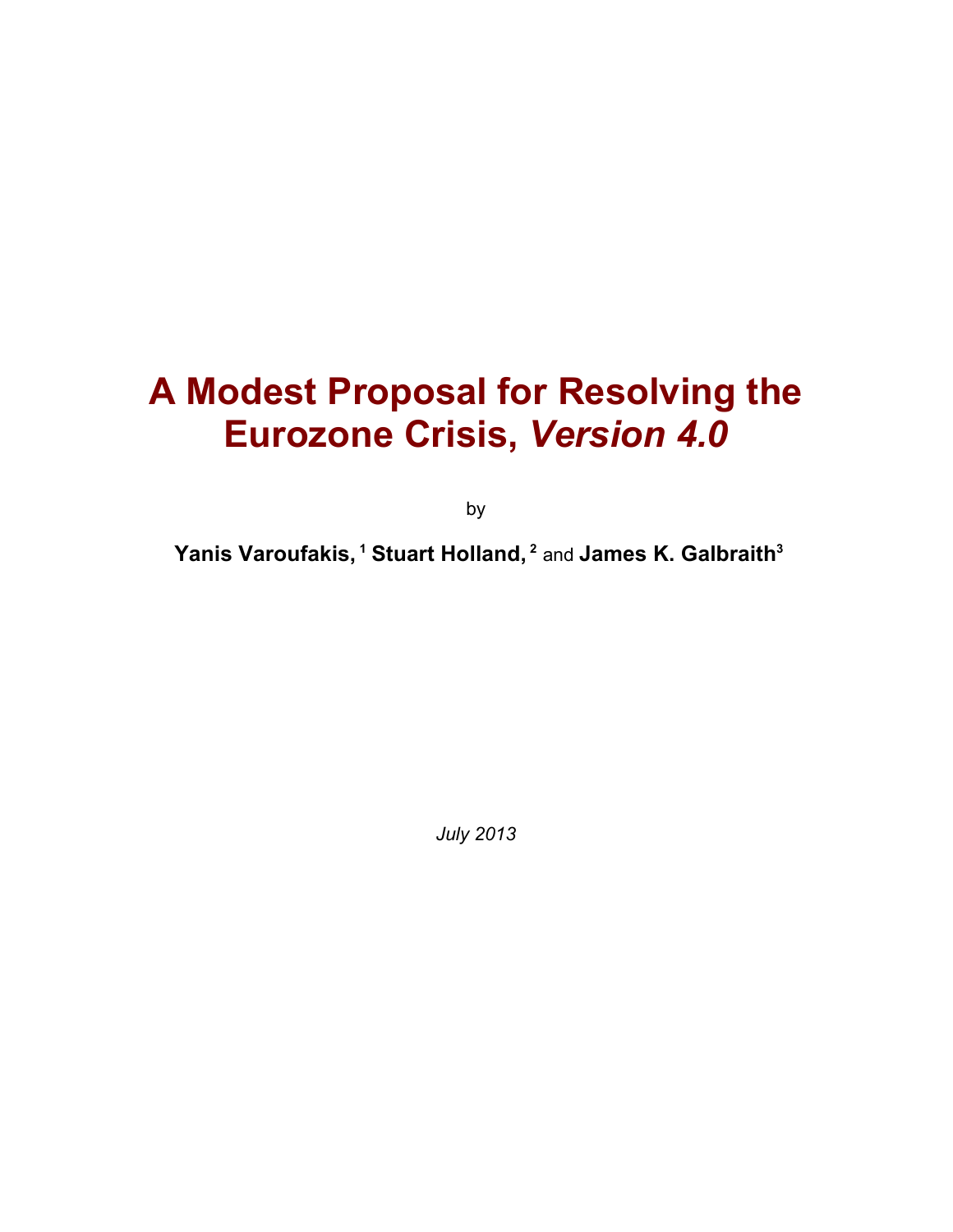## **1. Prologue**

Europe is fragmenting. While in the past year the European Central Bank has managed to stabilise the bond markets, the economies of the European core and its periphery are drifting apart. As this happens, human costs mount and disintegration becomes an increasing threat.

It is not just a matter for the Eurozone. The fallout from a Eurozone breakup would destroy the European Union, except perhaps in name. And Europe's fragmentation poses a global danger.

Following a sequence of errors and avoidable delays Europe's leadership remains in denial about the nature of the crisis, and continues to pose the false choice between draconian austerity and a federal Europe.

By contrast, we propose immediate solutions, feasible within current European law and treaties.

There are in this crisis four sub-crises: a banking crisis, a public debt crisis, a crisis of under-investment, and now a social crisis – the result of five years of policy failure. Our Modest Proposal therefore now has four elements. They deploy existing institutions and require none of the moves that many Europeans oppose, such as national guarantees or fiscal transfers. Nor do they require treaty changes, which many electorates anyway could reject. Thus we propose a European New Deal which, like its American forebear would lead to progress within months, yet through measures that fall entirely within the constitutional framework to which European governments have already agreed.

## **2. The nature of the Eurozone crisis**

The Eurozone crisis is unfolding on four interrelated domains.

**Banking crisis:** There is a common global banking crisis, which was sparked off mainly by the catastrophe in American finance. But the Eurozone has proved uniquely unable to cope with the disaster, and this is a problem of structure and governance. The Eurozone features a central bank with no government, and national governments with no supportive central bank, arrayed against a global network of mega-banks they cannot possibly supervise. Europe's response has been to propose a full Banking Union – a bold measure in principle but one that threatens both delay and diversion from actions that are needed immediately.

**Debt crisis:** The credit crunch of 2008 revealed the Eurozone's principle of perfectly separable public debts to be unworkable. Forced to create a bailout fund that did not violate the no-bailout clauses of the ECB charter and Lisbon Treaty, Europe created the temporary European Financial Stability Facility (EFSF) and then the permanent European Stability Mechanism (ESM). The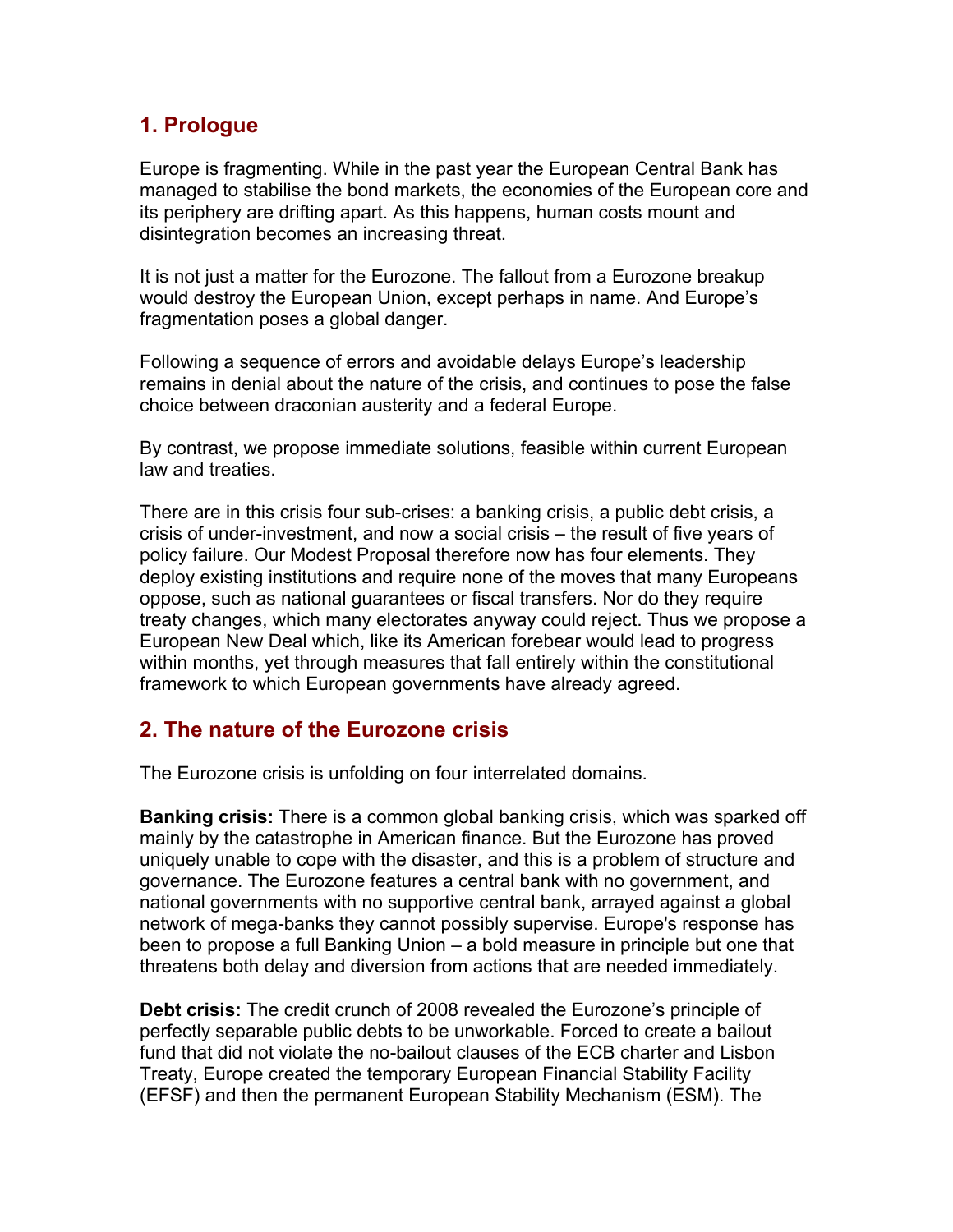creation of these new institutions met the immediate funding needs of several member-states, but retained the flawed principle of separable public debts and so could not contain the crisis. One sovereign state, Cyprus, has now de facto gone bankrupt, imposing capital controls even while remaining inside the euro.

During the summer of 2012, the ECB came up with another approach: the Outright Monetary Transactions' Programme (OMT). OMT succeeded in calming the bond markets for a while. But it too fails as a solution to the crisis, because it is based on a threat against bond markets that cannot remain credible over time. And while it puts the public debt crisis on hold, it fails to reverse it; ECB bond purchases cannot restore the lending power of failed markets or the borrowing power of failing governments.

**Investment crisis:** Lack of investment in Europe threatens its living standards and its international competitiveness. As Germany alone ran large surpluses after 2000, the resulting trade imbalances ensured that when crisis hit in 2008, the deficit zones would collapse. And the burden of adjustment fell exactly on the deficit zones, which could not bear it. Nor could it be offset by devaluation or new public spending, so the scene was set for disinvestment in the regions that needed investment the most.

Thus, Europe ended up with both low total investment and an even more uneven distribution of that investment between its surplus and deficit regions.

**Social crisis:** Three years of harsh austerity have taken their toll on Europe's peoples. From Athens to Dublin and from Lisbon to Eastern Germany, millions of Europeans have lost access to basic goods and dignity. Unemployment is rampant. Homelessness and hunger are rising. Pensions have been cut; taxes on necessities meanwhile continue to rise. For the first time in two generations, Europeans are questioning the European project, while nationalism, and even Nazi parties, are gaining strength.

## **3. Political constraints for any solution.**

Any solution to the crisis must respect realistic constraints on political action. This is why grand schemes should be shunned. It is why we need a modest proposal.

Four constraints facing Europe presently are:

(a) The ECB will not be allowed to monetise sovereigns directly. There will be no ECB guarantees of debt issues by member-states, no ECB purchases of government bonds in the primary market, no ECB leveraging of the EFSF-ESM to buy sovereign debt from either the primary or secondary markets.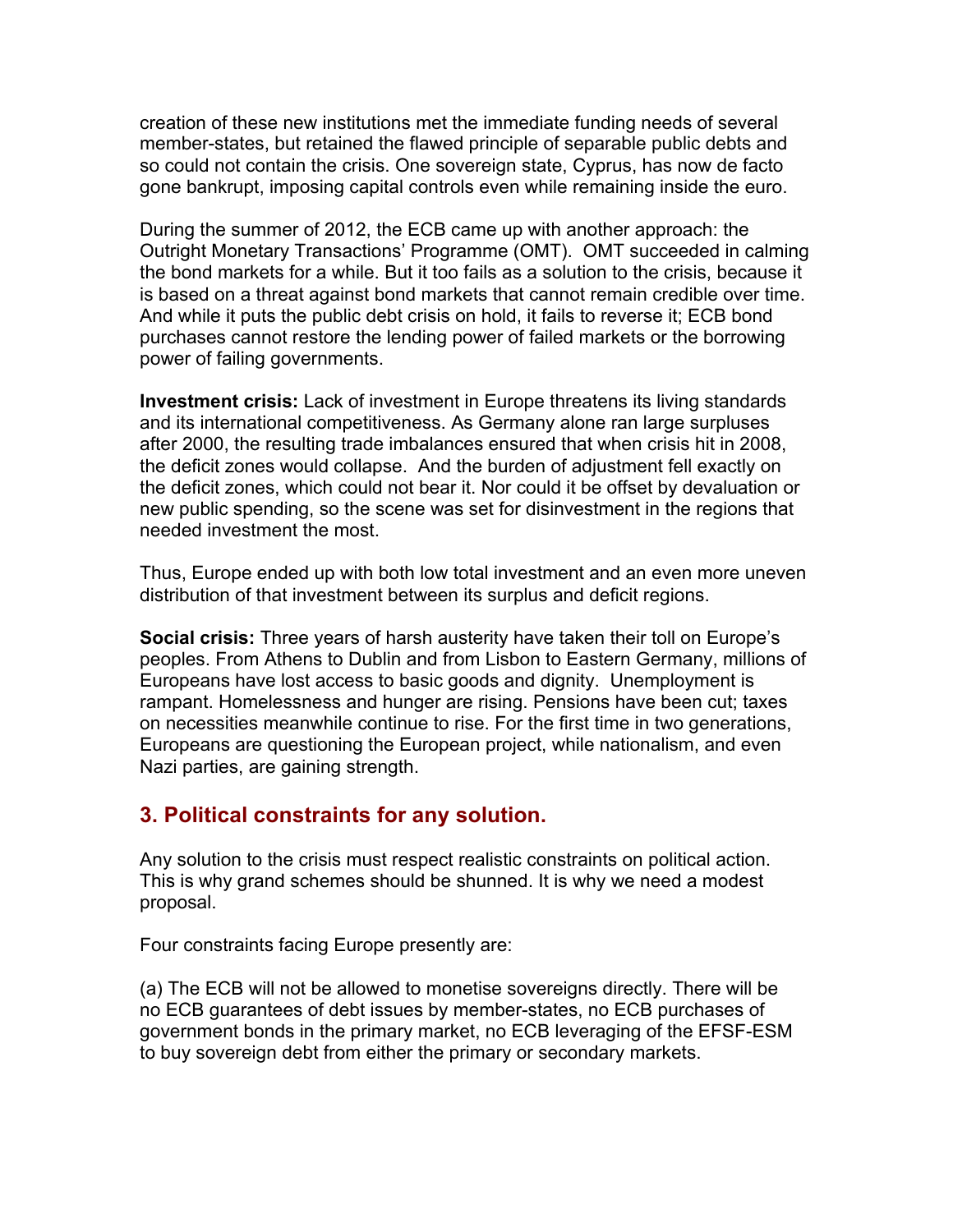(b) The ECB's OMT programme has been tolerated insofar as no bonds are actually purchased. OMT is a policy that does not match stability with growth and, sooner or later, will be found wanting.

(c) Surplus countries will not consent to 'jointly and severally' guaranteed Eurobonds to mutualise debt and deficit countries will resist the loss of sovereignty that would be demanded of them without a properly functioning federal transfer union which Germany, understandably, rejects.

(d) Europe cannot wait for federation. If crisis resolution is made to depend on federation, the Eurozone will fail first. The treaty changes necessary to create a proper European Treasury, with the powers to tax, spend and borrow, cannot, and must not, be held to precede resolution of this crisis.

The next section presents four policies that recognise these constraints.

## 4. **THE MODEST PROPOSAL – Four crises, four policies**

The Modest Proposal introduces no new EU institutions and violates no existing treaty. Instead, we propose that existing institutions be used in ways that remain within the letter of European legislation but allow for new functions and policies.

These institutions are:

- · The European Central Bank ECB
- $\cdot$  The European Investment Bank EIB
- · The European Investment Fund EIF
- · The European Stability Mechanism ESM

#### *Policy 1 – Case-by-Case Bank Programme (CCBP)*

For the time being, we propose that banks in need of recapitalisation from the ESM be turned over to the ESM *directly* – instead of having the national government borrow on the bank's behalf. Banks from Cyprus, Greece and Spain would likely fall under this proposal. The ESM, and not the national government, would then restructure, recapitalize and resolve the failing banks dedicating the bulk of its funding capacity to this purpose.

The Eurozone must eventually become a single banking area with a single banking authority. But this final goal has become the enemy of good current policy. At the June 2012 European Summit direct bank recapitalisation was agreed upon in principle, but was made conditional on the formation of a Banking Union. Since then, the difficulties of legislating, designing and implementing a Banking Union have meant delay and dithering. A year after that sensible decision, the deadly embrace between insolvent national banking systems and insolvent member-states continues.<sup>4</sup>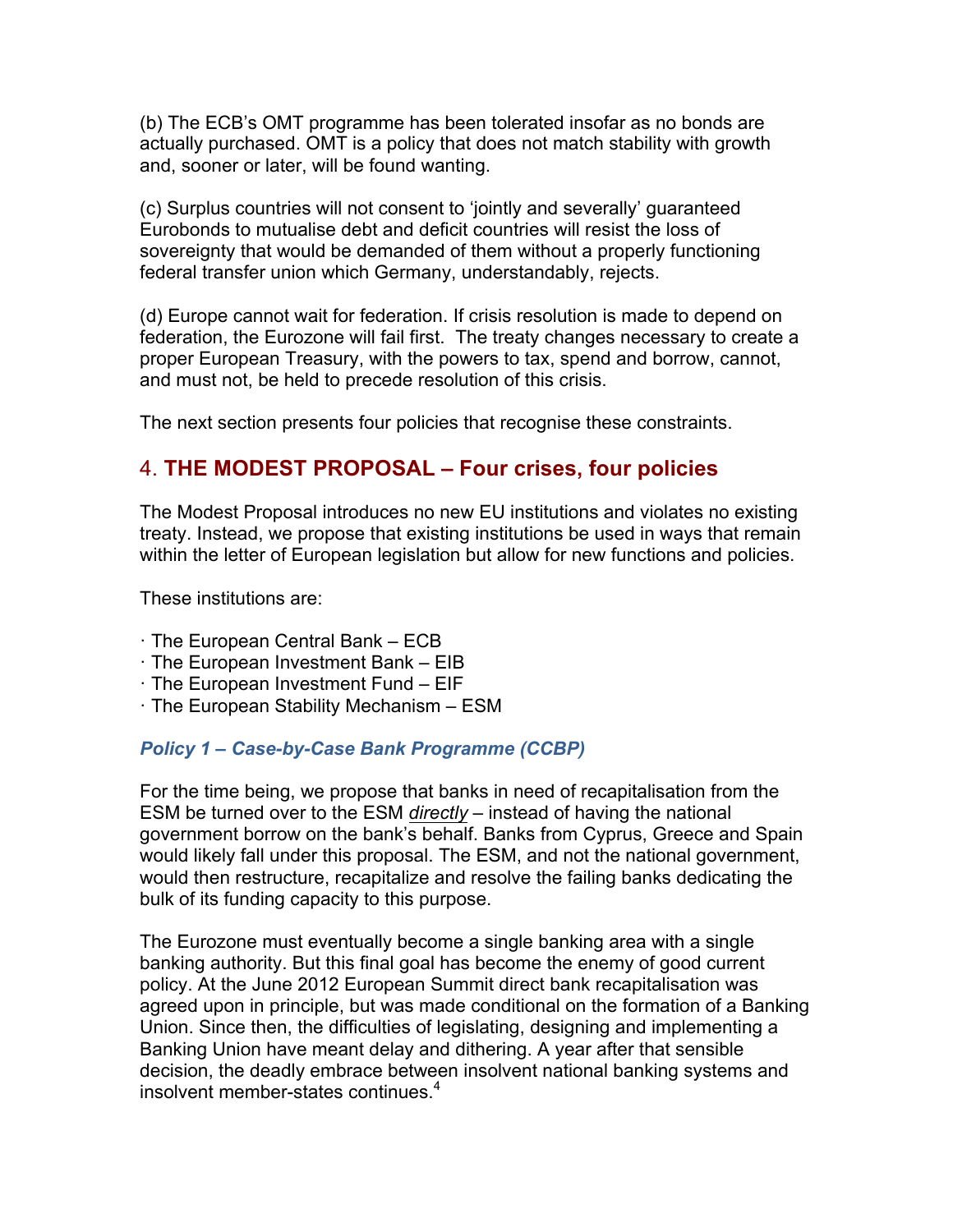Today the dominant EU view remains that banking union must be completed before the ESM directly recapitalises banks. And that when it is complete, the ESM's contribution will be partial and come only after a bail in of depositors in the fiscally stressed countries of the periphery. That way, the banking crisis will either never be resolved or its resolution be delayed for years, risking a new financial implosion.

Our proposal is that a national government should have the option of waiving its right to supervise and resolve a failing bank. Shares equivalent to the needed capital injection will then pass to the ESM, and the ECB and ESM will appoint a new Board of Directors. The new board will conduct a full review of the bank's position and will recommend to the ECB-ESM a course for reform of the bank.

Reform may entail a merger, downsizing, even a full resolution of the bank, with the understanding that steps will be taken to avoid, above all, a haircut of deposits. Once the bank has been restructured and recapitalised, the ESM will sell its shares and recoup its costs.

The above proposal can be implemented today, without a Banking Union or any treaty changes. The experience that the ECB and the ESM will acquire from this case-by-case process will help hone the formation of a proper banking union once the present crisis recedes.

#### *POLICY 2 – Limited Debt Conversion Programme (LDCP)*

The Maastricht Treaty permits each European member-state to issue sovereign debt up to 60% of GDP. Since the crisis of 2008, most Eurozone member-states have exceeded this limit. We propose that the ECB offer member-states the opportunity of a debt conversion for their Maastricht Compliant Debt (MCD), while the national shares of the converted debt would continue to be serviced separately by each member-state.

The ECB, faithful to the non-monetisation constraint (a) above, would not seek to buy or guarantee sovereign MCD debt directly or indirectly. Instead it would act as a go-between, mediating between investors and member-states. In effect, the ECB would orchestrate a conversion servicing loan for the MCD, for the purposes of redeeming those bonds upon maturity.<sup>5</sup>

The conversion servicing loan works as follows. Refinancing of the Maastricht compliant share of the debt, now held in ECB-bonds, would be by member-states but at interest rates set by the ECB just above its bond yields. The shares of national debt converted to ECB-bonds are to be held by it in debit accounts. These cannot be used as collateral for credit or derivatives creation.<sup>6</sup> Member states will undertake to redeem bonds in full on maturity, if the holders opt for this rather than to extend them at lower, more secure rates offered by the ECB.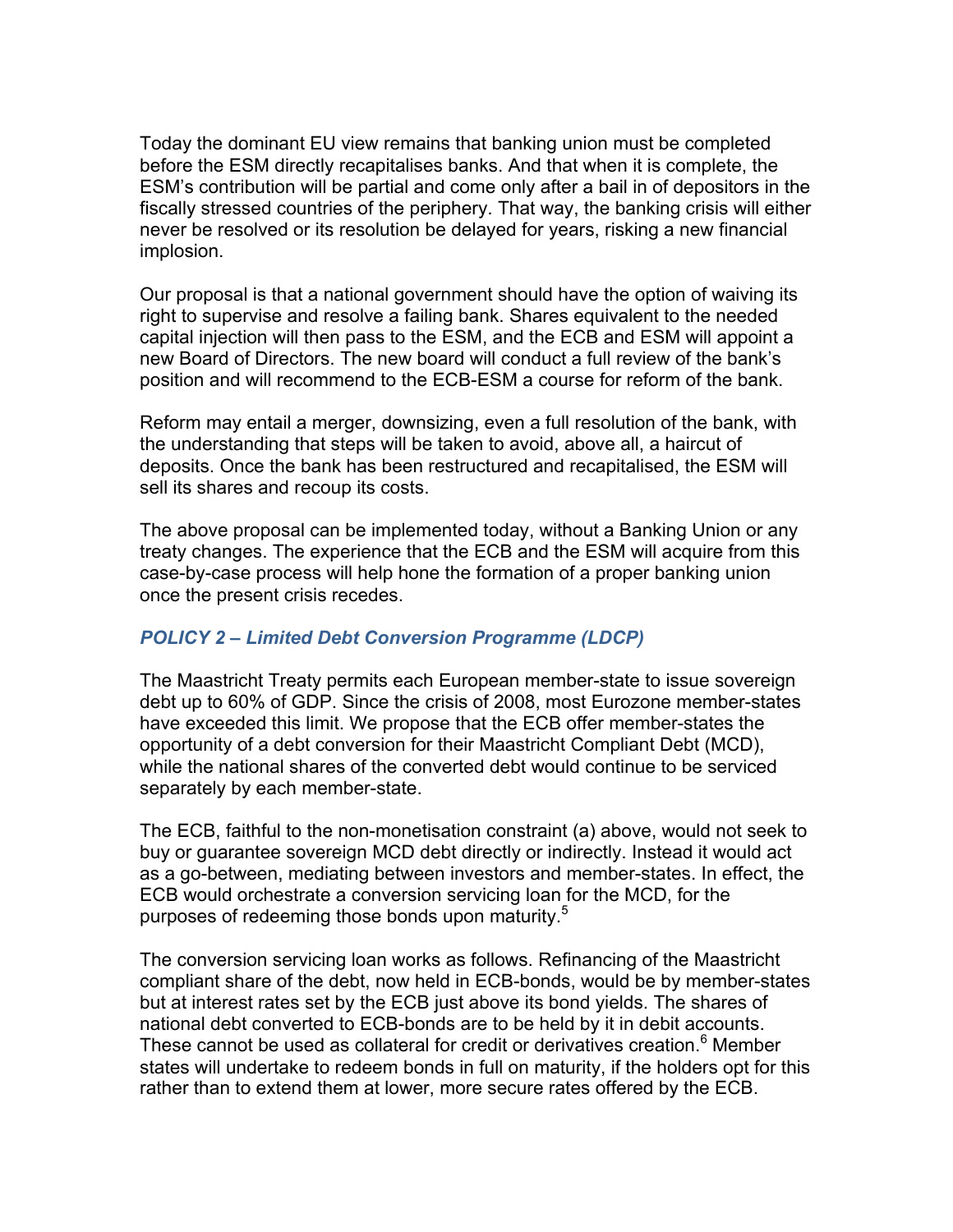Governments that wish to participate in the scheme can do so on the basis of Enhanced Cooperation, which needs at least nine member-states.<sup>7</sup> Those not opting in can keep their own bonds even for their MCD. To safeguard the credibility of this conversion, and to provide a backstop for the ECB-bonds that requires no ECB monetisation, member-states agree to afford their ECB debit accounts super-seniority status, and the ECB's conversion servicing loan mechanism may be insured by the ESM, utilising only a small portion of the latter's borrowing capacity. If a member-state goes into a disorderly default before an ECB-bond issued on its behalf matures, then that ECB-bond payment will be covered by insurance purchased or provided by the ESM.

#### *Why not continue with the ECB's OMT?*

The ECB has succeeded in taming interest rate spreads within the Eurozone by means of announcing its Outright Monetary Transactions' programme (OMT). OMT was conceived as unlimited support of stressed Euro-Area bonds - Italy's and Spain's in particular - so as to end the contagion and save the euro from collapse. However, political and institutional pressures meant that the threat against bond dealers, which was implicit in the OMT announcement, had to be diluted to a conditional programme. The conditionality involves troika-supervision over the governments to be helped by the OMT, who are obliged to sign a draconian memorandum of understanding before OMT takes effect. The problem is not only that this of itself does nothing to address the need for both stability and growth, but that the governments of Spain and Italy would not survive signing such a memorandum of understanding, and therefore have not done so.

Thus OMT's success in quelling the bond markets is based on a non-credible threat. So far, not one bond has been purchased. This constitutes an open invitation to bond dealers to test the ECB's resolve at a time of their choosing. It is a temporary fix bound to stop working when circumstances embolden the bond dealers. That may happen when volatility returns to global bond markets once the Federal Reserve and the Bank of Japan begin to curtail their quantitative easing programmes.

#### *POLICY 3 – An Investment-led Recovery and Convergence Programme (IRCP)*

In principle the EU already has a recovery and convergence strategy in the European Economic Recovery Programme 2020. In practice this has been shredded by austerity. We propose that the European Union launch a new investment programme to reverse the recession, strengthen European integration, restore private sector confidence and fulfill the commitment of the Rome Treaty to rising standards of living and that of the 1986 Single European Act to economic and social cohesion.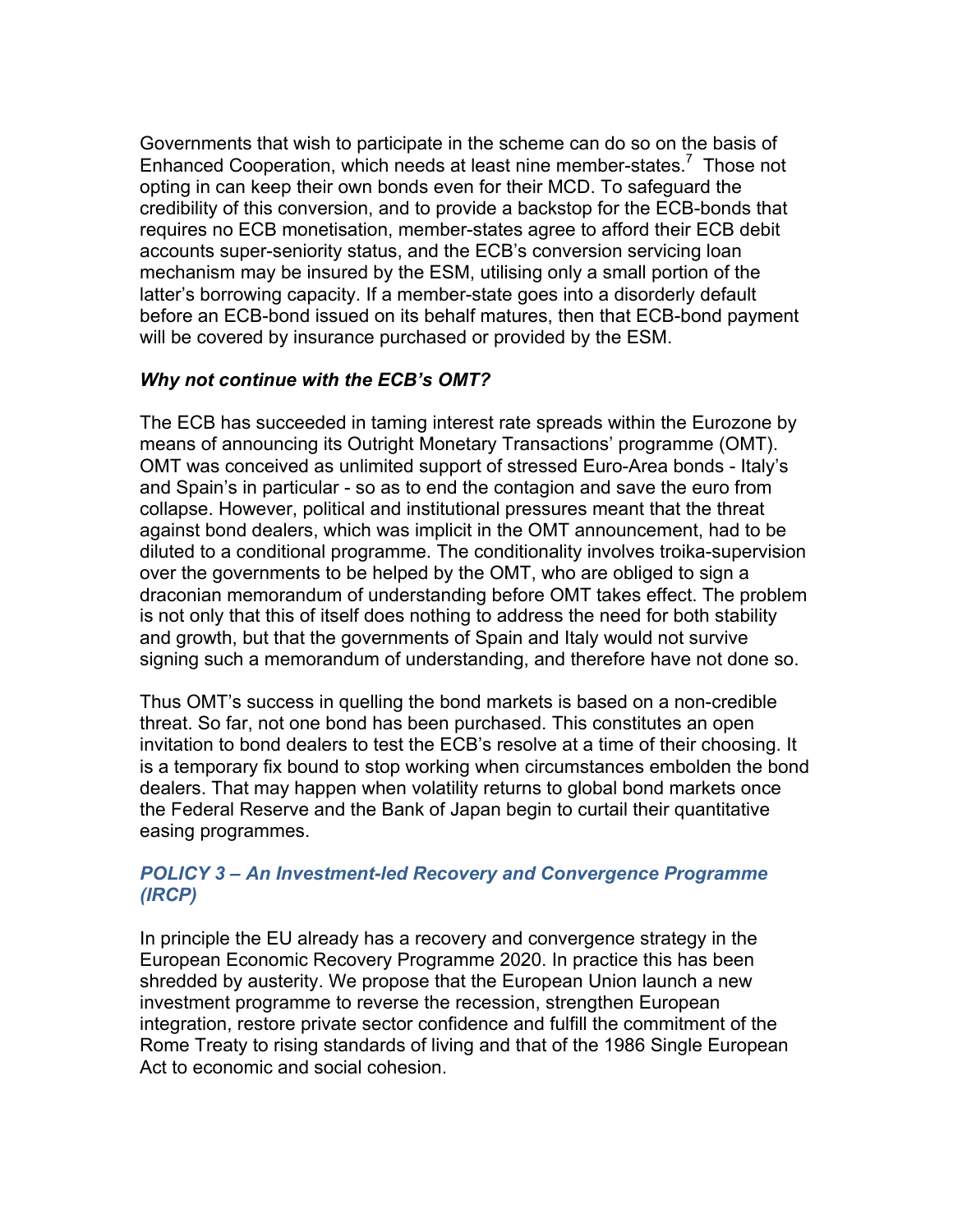The Investment-led Recovery and Convergence Programme (IRCP) will be cofinanced by bonds issued jointly by the European Investment Bank (EIB) $^8$  and the European Investment Fund (EIF). The EIB has a remit to invest in health, education, urban renewal, urban environment, green technology and green power generation, while the EIF both can co-finance EIB investment projects and should finance a European Venture Capital Fund, which was part of its original desian.<sup>9</sup>

A key principle of this proposal is that investment in these social and environmental domains should be europeanised. Borrowing for such investments should not count on national debt anymore than US Treasury borrowing counts on the debt of California or Delaware. The under-recognised precedents for this are (1) that no major European member state counts EIB borrowing against national debt, and (2) that the EIB has successfully issued bonds since 1958 without national guarantees.

EIB-EIF finance of an IRCP therefore does not need national guarantees or a common fiscal policy. Instead, the joint bonds can be serviced directly by the revenue streams of the EIB-EIF-funded investment projects. This can be carried out within member states and will not need fiscal transfers between them.

A European Venture Capital Fund financed by EIF bonds was backed unanimously by employers and trades unions on the Economic and Social Committee in their 2012 report *Restarting Growth*. Central European economies (Germany and Austria) already have excellent finance for small and medium firms through their *Mittelstandpolitik*. It is the peripheral economies that need this, to build new sectors, to foster convergence and cohesion and to address the growing imbalances of competitiveness within the Eurozone.

#### *Rationale*

The transmission mechanism of monetary policy to the periphery of Europe has broken down. Mr Mario Draghi admits this. He has gone on record to suggest that the EIB play a active role in restoring investment financing in the periphery. Mr Draghi is right on this point.

But, for the IRCP to reverse the Eurozone recession and stop the de-coupling of the core from the periphery, it must be large enough to have a significant effect on the GDP of the peripheral countries.

If EIB-EIF bonds are to be issued on this scale, some fear that their yields may rise. But this is far from clear. The world is awash in savings seeking sound investment outlets. Issues of EIF bonds that co-finance EIB investment projects should meet these demands, supporting stability and working to restore growth in the European periphery. We therefore submit that joint EIB-EIF bond issues can succeed without formal guarantees. Nonetheless, in fulfillment of its remit to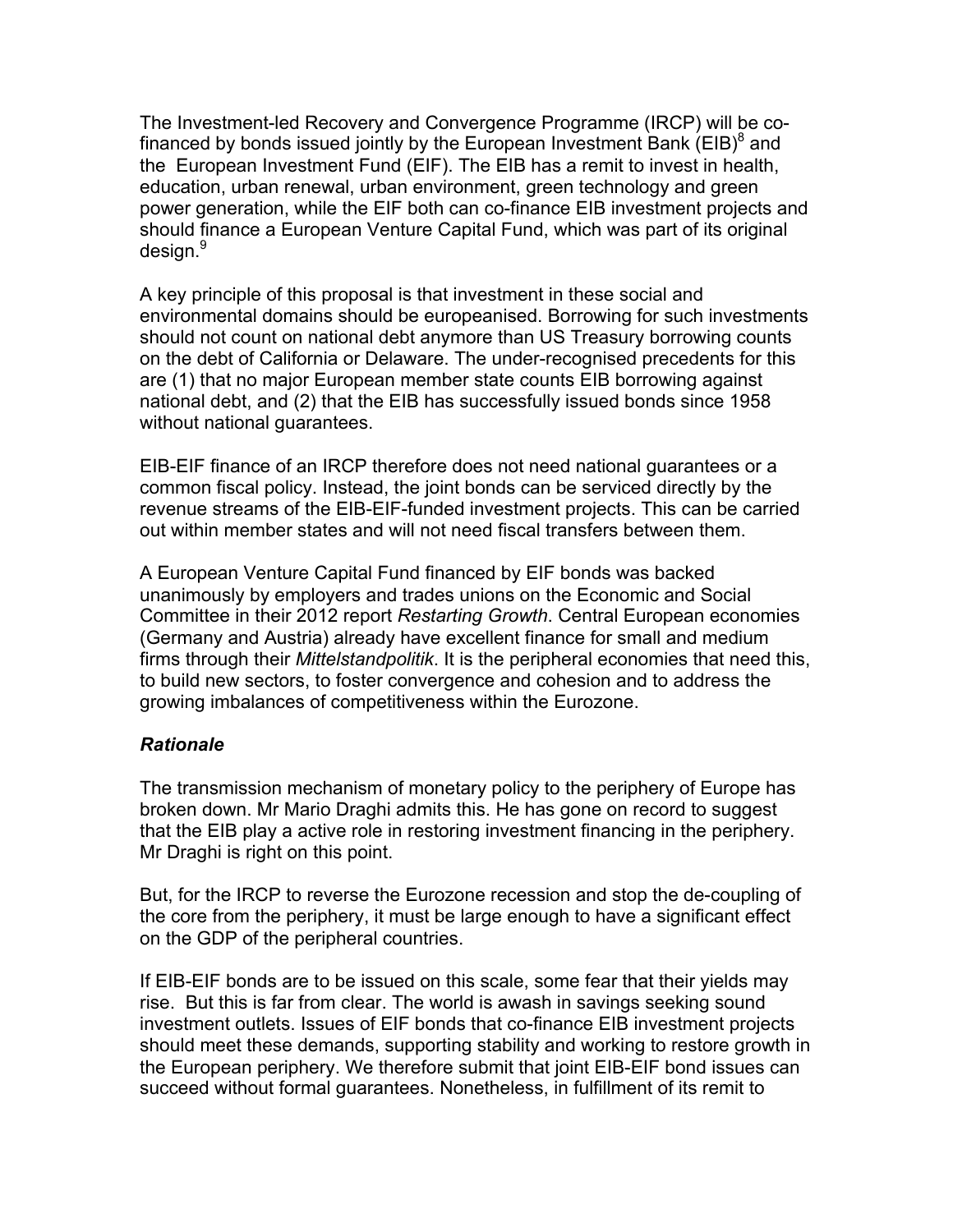support "the general economic policies in the Union", the ECB can issue an advance or precautionary statement that it will partially support EIB-EIF bonds by means of standard central bank refinancing or secondary market operations. Such a statement should suffice to allow the EIB-EIF funded IRCP to be large enough for the purposes of bringing about Europe's recovery.

#### *Misleading arguments and unworkable alternatives:*

- There are calls for bonds to finance infrastructure, neglecting the fact that this has been happening through the European Investment Bank (EIB) for more than half a century. An example is a recent European Commission proposal for 'Project Bonds' to be guaranteed by member states. This assures opposition from many of them, not least Germany, while ignoring the fact that the EIB has issued project bonds successfully since 1958, without such guarantees.<sup>10</sup>
- There is no high-profile awareness that EIB investment finance does not count on the national debt of any major member state of the EU nor need count on that of smaller states. $11$
- There is a widespread presumption that public investment drains the private sector when in fact it sustains and supports it. There is similar presumption that one cannot solve the crisis by 'piling debt on debt'. It depends on which debt for which purpose, and at what rates. Piling up national debt at interest rates of up to seven per cent or more without recovery is suicidal. Funding inflows from global surpluses to Europe to promote economic recovery through joint EIB-EIF bonds at interest rates which could be less than two per cent is entirely sustainable.<sup>12</sup>
- There is little awareness of the EIB's sister organisation, the European Investment Fund (EIF), which has a large potential for investment funding of SMEs, high technology clusters and a variety of other projects, which it can cofinance with bonds, issued jointly with the EIB (see note 9).

#### *Why aren't the EIB-EIF doing this now?*

Until the onset of the Eurozone crisis the EIB had succeeded in gaining national co-finance, or co-finance from national institutions, for its investments. But with the crisis and constraints on co-finance, total annual EIB financing fell from over €82bn in 2008 to only €45bn last year. The EIF can counterpart and thereby countervail this. It is a sister institution of the EIB within the EIB Group. Like EIB bonds, EIF bonds need not count on national debt nor need national guarantees. The EIB would retain control over project approval and monitoring.

#### *In sum, we recommend that:*

- The IRCP be funded by means of jointly issued EIB and EIF bonds without any formal guarantees or fiscal transfers by member states.
- Both EIB and EIF bonds be redeemed by the revenue stream of the investment
- projects they fund, as EIB bonds always have been.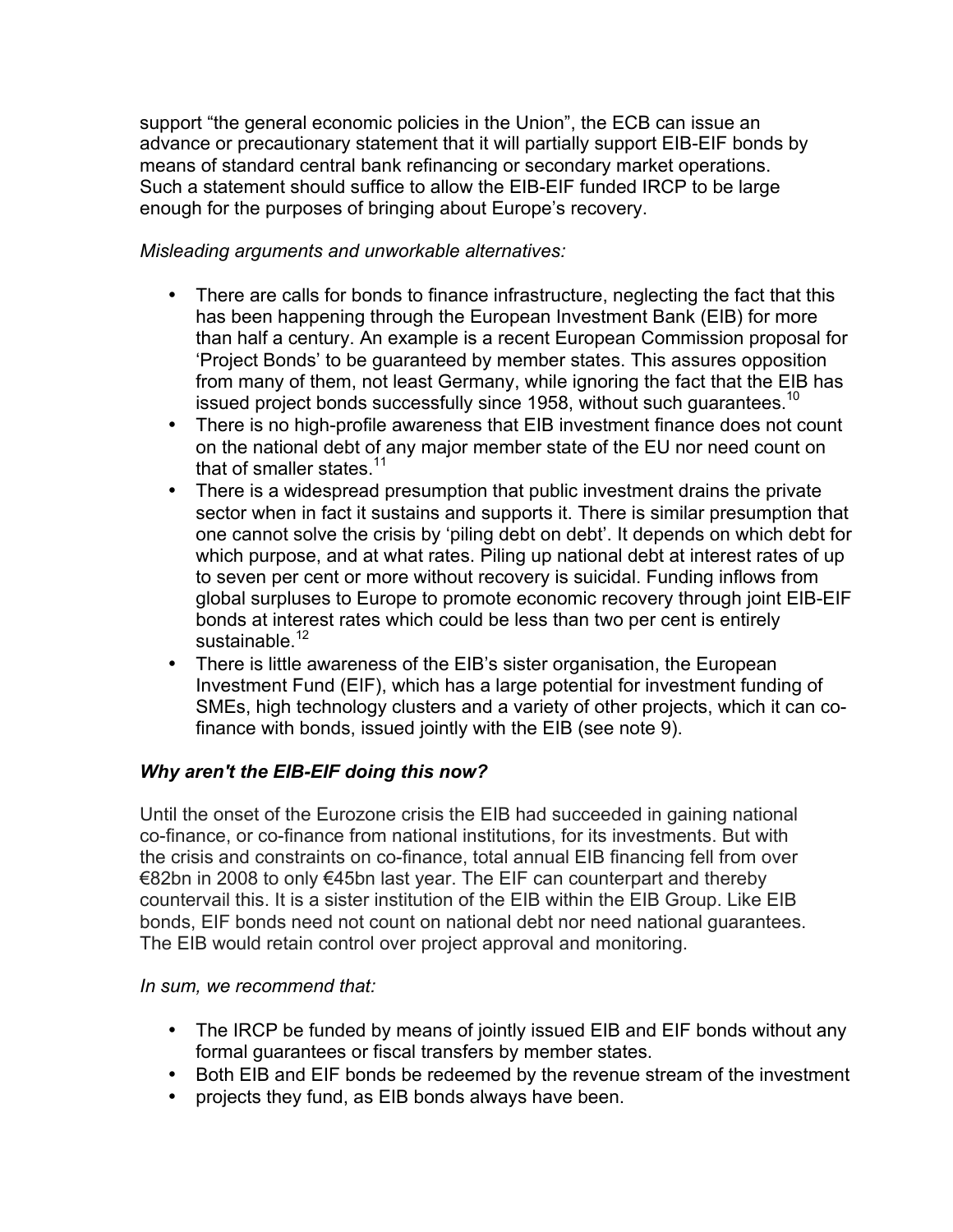• If needed, the ECB should stand by to assist in keeping yields low, through direct purchases of EIB-EIF bonds in the secondary market.<sup>13</sup>

### *POLICY 4 – An Emergency Social Solidarity Programme (ESSP)*

We recommend that Europe embark immediately on an Emergency Social Solidarity Programme that will guarantee access to nutrition and to basic energy needs for all Europeans, by means of a European Food Stamp Programme modelled on its US equivalent and a European Minimum Energy Programme.

These programmes would be funded by the European Commission using the interest accumulated within the European system of central banks, from TARGET2 imbalances, profits made from government bond transactions and, in the future, other financial transactions or balance sheet stamp duties that the EU is currently considering.

#### *Rationale*

Europe now faces the worst human and social crisis since the late 1940s. In member-states like Greece, Ireland, Portugal, but also elsewhere in the Eurozone, including core countries, basic needs are not being met. This is true especially for the elderly, the unemployed, for young children, for children in schools, for the disabled, and for the homeless. There is a plain moral imperative to act to satisfy these needs. In addition, Europe faces a clear and present danger from extremism, racism, xenophobia and even outright Nazism – notably in countries like Greece that have borne the brunt of the crisis. Never before have so many Europeans held the European Union and its institutions in such low esteem. The human and social crisis is turning quickly into a question of legitimacy for the European Union.

#### *Reason for TARGET2 funding*

TARGET2 is a technical name for the system of internal accounting of monetary flows between the central banks that make up the European System of Central Banks. In a well balanced Eurozone, where the trade deficit of a member state is financed by a net flow of capital to that same member-state, the liabilities of that state's central bank to the central banks of other states would just equal its assets. Such a balanced flow of trade and capital would yield a TARGET2 figure near zero for all member-states. And that was, more or less, the case throughout the Eurozone before the crisis.

However, the crisis caused major imbalances that were soon reflected in huge TARGET2 imbalances. As inflows of capital to the periphery dried up, and capital began to flow in the opposite direction, the central banks of the peripheral countries began to amass large net liabilities and the central banks of the surplus countries equally large net assets.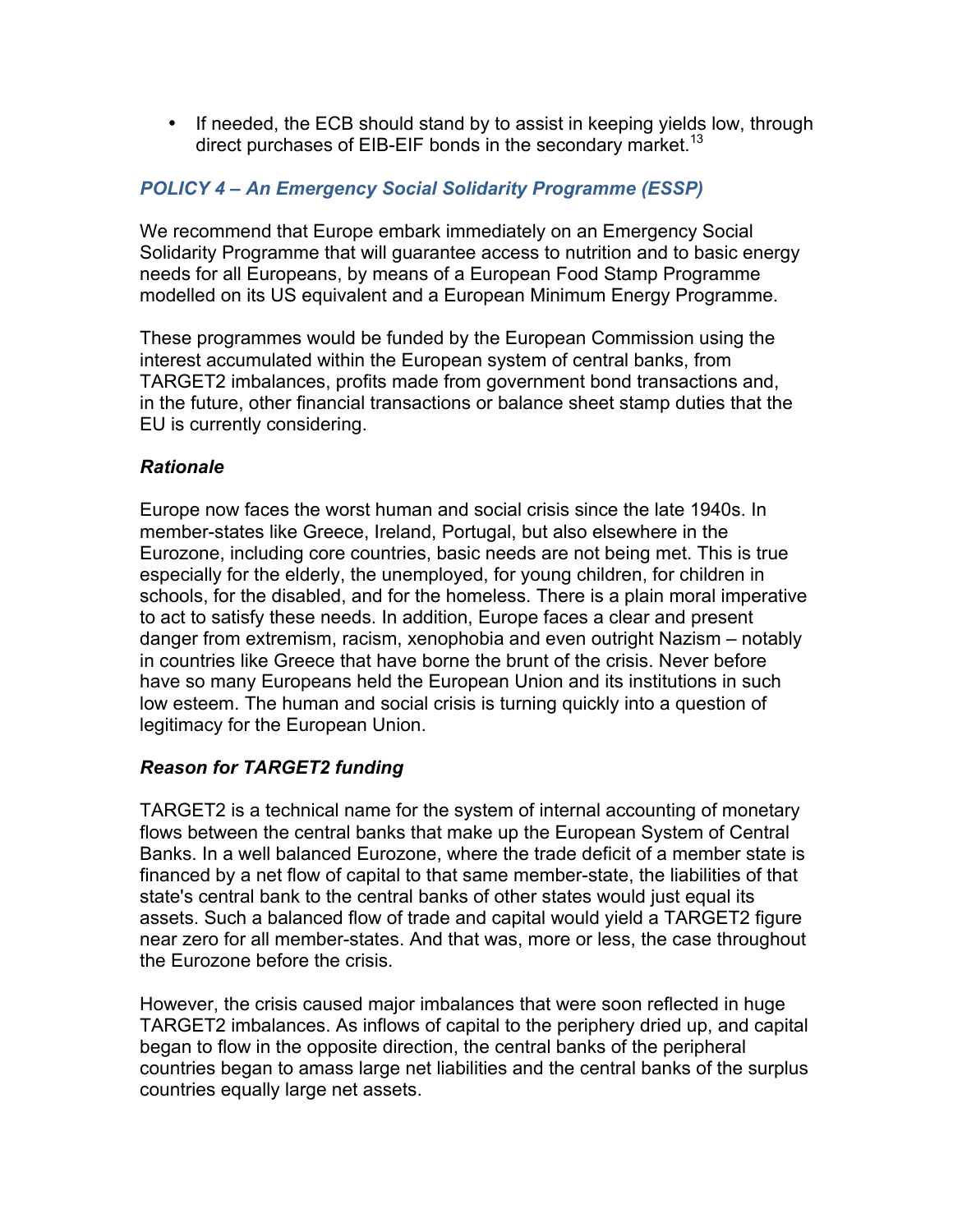The Eurozone's designers had attempted to build a disincentive within the intra-Eurosystem real-time payments' system, so as to prevent the build-up of huge liabilities on one side and corresponding assets on the other. This took the form of charging interest on the net liabilities of each national central bank, at an interest rate equal to the ECB's main refinancing level. These payments are distributed to the central banks of the surplus member-states, which then pass them on to their government treasury.

Thus the Eurozone was built on the assumption that TARGET2 imbalances would be isolated, idiosyncratic events, to be corrected by national policy action. The system did not take account of the possibility that there could be fundamental structural asymmetries and a systemic crisis.

Today, the vast TARGET2 imbalances are the monetary tracks of the crisis. They trace the path of the consequent human and social disaster hitting mainly the deficit regions. The increased TARGET2 interest would never have accrued if the crises had not occurred. They accrue only because, for instance, risk averse Spanish and Greek depositors, reasonably enough, transfer their savings to a Frankfurt bank. As a result, under the rules of the TARGET2 system, the central bank of Spain and of Greece have to pay interest to the Bundesbank – to be passed along to the Federal Government in Berlin. This indirect fiscal boost to the surplus country has no rational or moral basis. Yet the funds are there, and could be used to deflect the social and political danger facing Europe.

There is a strong case to be made that the interest collected from the deficit member-states' central banks should be channelled to an account that would fund our proposed Emergency Social Solidarity Programme (ESSP). Additionally, if the EU introduces a financial transactions' tax, or stamp duty proportional to the size of corporate balance sheets, a similar case can be made as to why these receipts should fund the ESSP. With this proposal, the ESSP is not funded by fiscal transfers nor national taxes.

## 5. **CONCLUSION: Four realistic policies to replace of five false choices**

Three years of crisis have culminated in a Europe that has lost legitimacy with its own citizens and credibility with the rest of the world. Europe is unnecessarily back in recession. While the bond markets were placated by the ECB's actions in the summer of 2012, the Eurozone remains on the road toward disintegration.

While this process eats away at Europe's potential for shared prosperity, European governments are imprisoned by false choices:

- between stability and growth
- between austerity and stimulus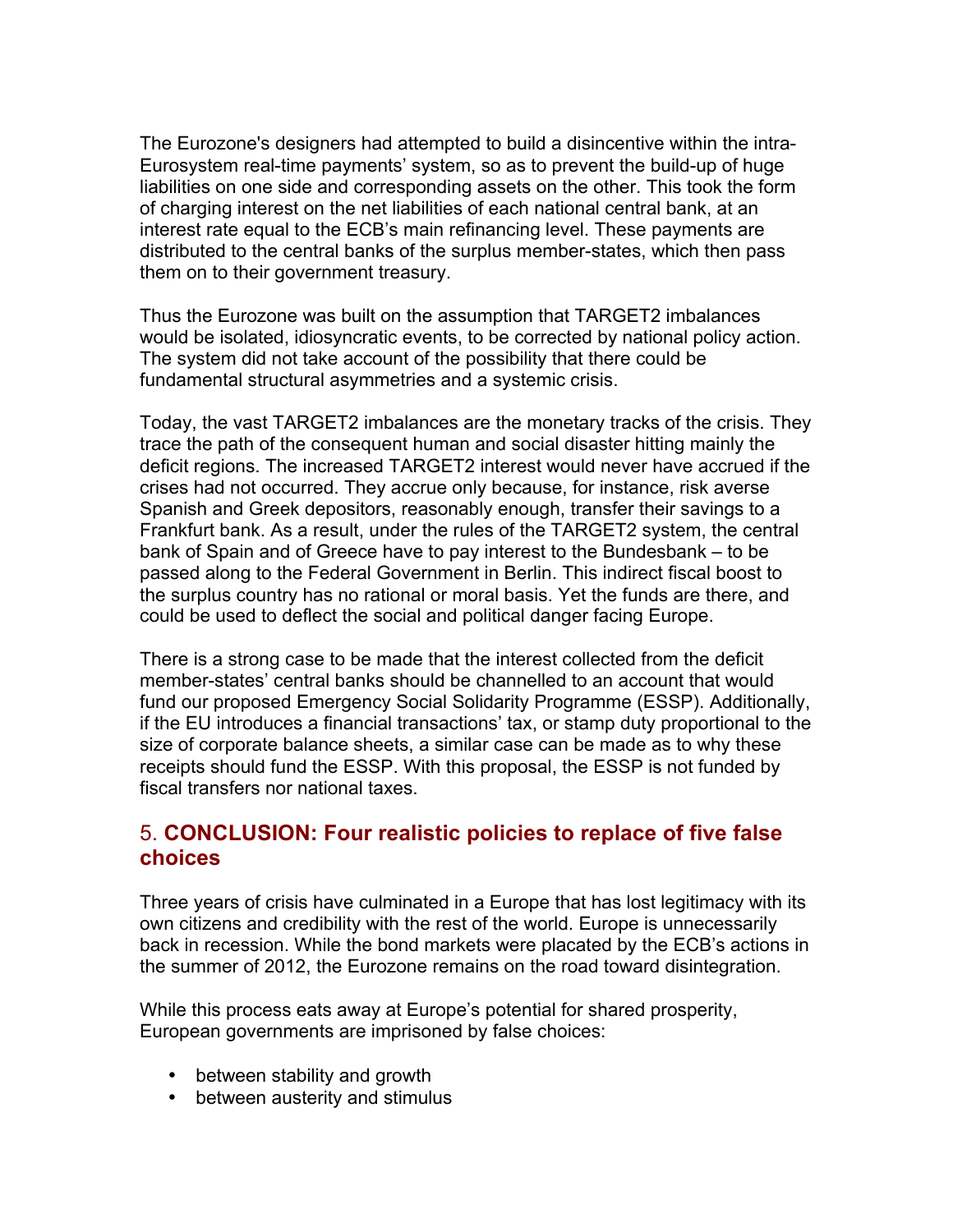- between the deadly embrace of insolvent banks by insolvent governments, and an admirable but undefined and indefinitely delayed Banking Union
- between the principle of perfectly separable country debts and the supposed need to persuade the surplus countries to bankroll the rest
- between national sovereignty and federalism.

These falsely dyadic choices imprison thinking and immobilise governments. They are responsible for a legitimation crisis for the European project. And they risk a catastrophic human, social and democratic crisis in Europe.

By contrast the Modest Proposal counters that:

- The real choice is between beggar-my-neighbour deflation and an investmentled recovery combined with social stabilisation. The investment recovery will be funded by global capital, supplied principally by sovereign wealth funds and by pension funds which are seeking long-term investment outlets. Social stabilisation can be funded, initially, through the Target2 payments scheme.
- Taxpayers in Germany and the other surplus nations do not need to bankroll the 2020 European Economic Recovery Programme, the restructuring of sovereign debt, resolution of the banking crisis, or the emergency humanitarian programme so urgently needed in the European periphery.
- Neither an expansionary monetary policy nor a fiscal stimulus in Germany and other surplus countries, though welcome, would be sufficient to bring recovery to Europe.
- Treaty changes for a federal union may be aspired by some, but will take too long , are opposed by many, and are not needed to resolve the crisis now.

On this basis the Modest Proposal's four policies are feasible steps by which to deal decisively with Europe's banking crisis, the debt crisis, underinvestment, unemployment as well as the human, social and political emergency.

Version 4.0 of the Modest Proposal offers immediate answers to questions about the credibility of the ECB's OMT policy, the impasse on a Banking Union, financing of SMEs through EIF bonds enabling a European Venture Capital Fund, green energy and high tech start-ups in Europe's periphery, and basic human needs that the crisis has left untended.

It is not known how many strokes Alexander the Great needed to cut the Gordian knot. But in four strokes, Europe could cut through the knot of debt and deficits in which it has bound itself.

• In one stroke, Policy 1, the *Case-by-Case Bank Programme* (CCBP), bypasses the impasse of Banking Union (BU), decoupling stressed sovereign debt and from banking recapitalisation, and allowing for a proper BU to be designed at leisure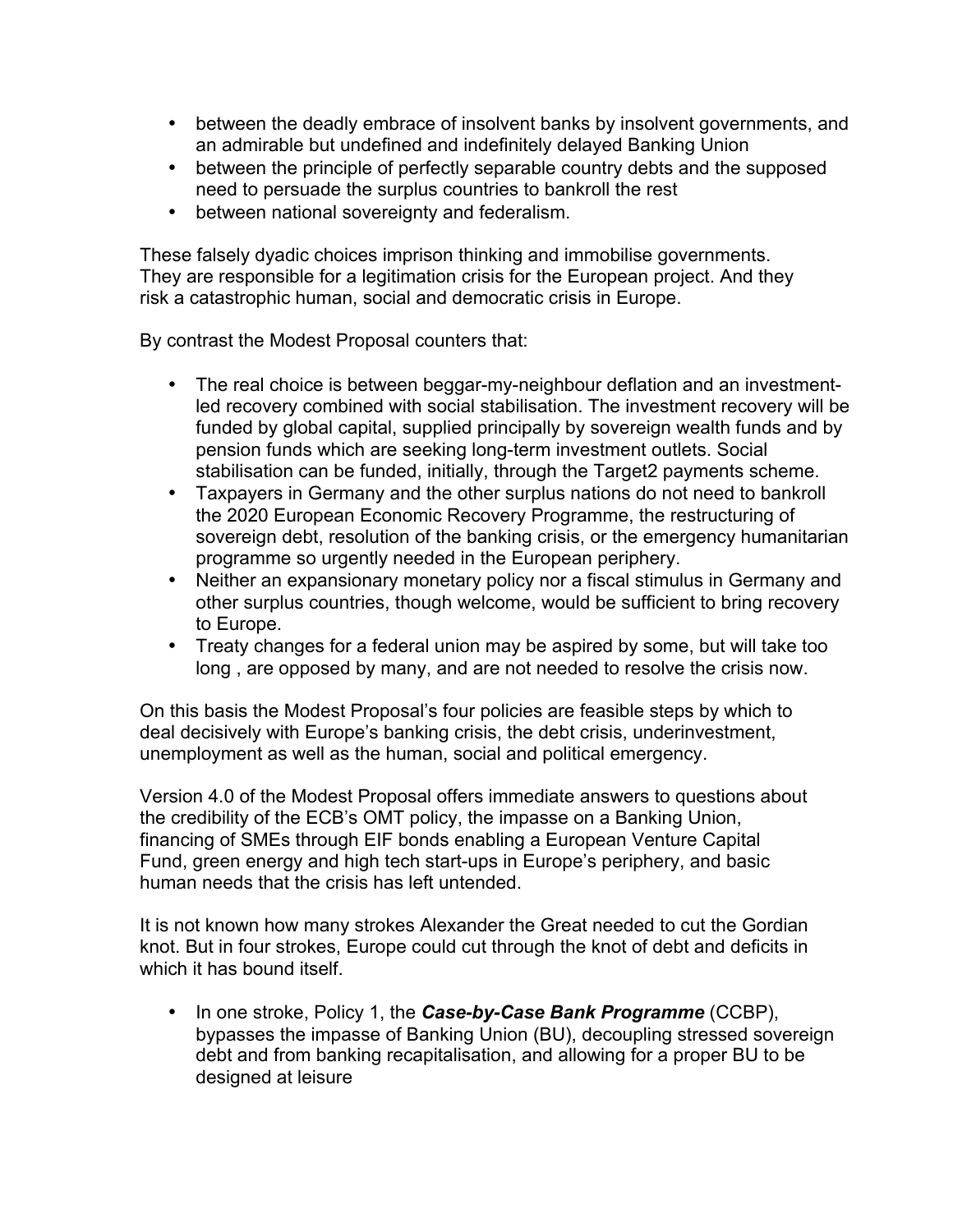- By another stroke, Policy 2, the *Limited Debt Conversion Programme* (LDCP), the Eurozone's mountain of debt shrinks, through an ECB-ESM conversion of Maastricht Compliant member-state Debt
- By a third stroke, Policy 3, the *Investment-led Recovery and Convergence Programme* (IRCP) re-cycles global surpluses into European investments
- By a fourth stroke, Policy 4, the *Emergency Social Solidarity Programme* (ESSP), deploys funds created from the asymmetries that helped cause the crisis to meet basic human needs caused by the crisis itself.

At the political level, the four policies of the Modest Proposal constitute a process of decentralised europeanisation, to be juxtaposed against an authoritarian federation that has not been put to European electorates, is unlikely to be endorsed by them, and, critically, offers them no assurance of higher levels of employment and welfare.

We propose that four areas of economic activity be europeanised: banks in need of ESM capital injections, sovereign debt management, the recycling of European and global savings into socially productive investment and prompt financing of a basic social emergency programme.

Our proposed europeanisation of borrowing for investment retains a large degree of subsidiarity. It is consistent with greater sovereignty for member-states than that implied by a federal structure, and it is compatible with the principle of reducing excess national debt, once banks, debt and investment flows are europeanised without the need for national guarantees or fiscal transfers.

While broad in scope, the Modest Proposal suggests no new institutions and does not aim at redesigning the Eurozone. It needs no new rules, fiscal compacts, or troikas. It requires no prior agreement to move in a federal direction while allowing for consent through enhanced cooperation rather than imposition of austerity.

It is in this sense that this proposal is, indeed, modest.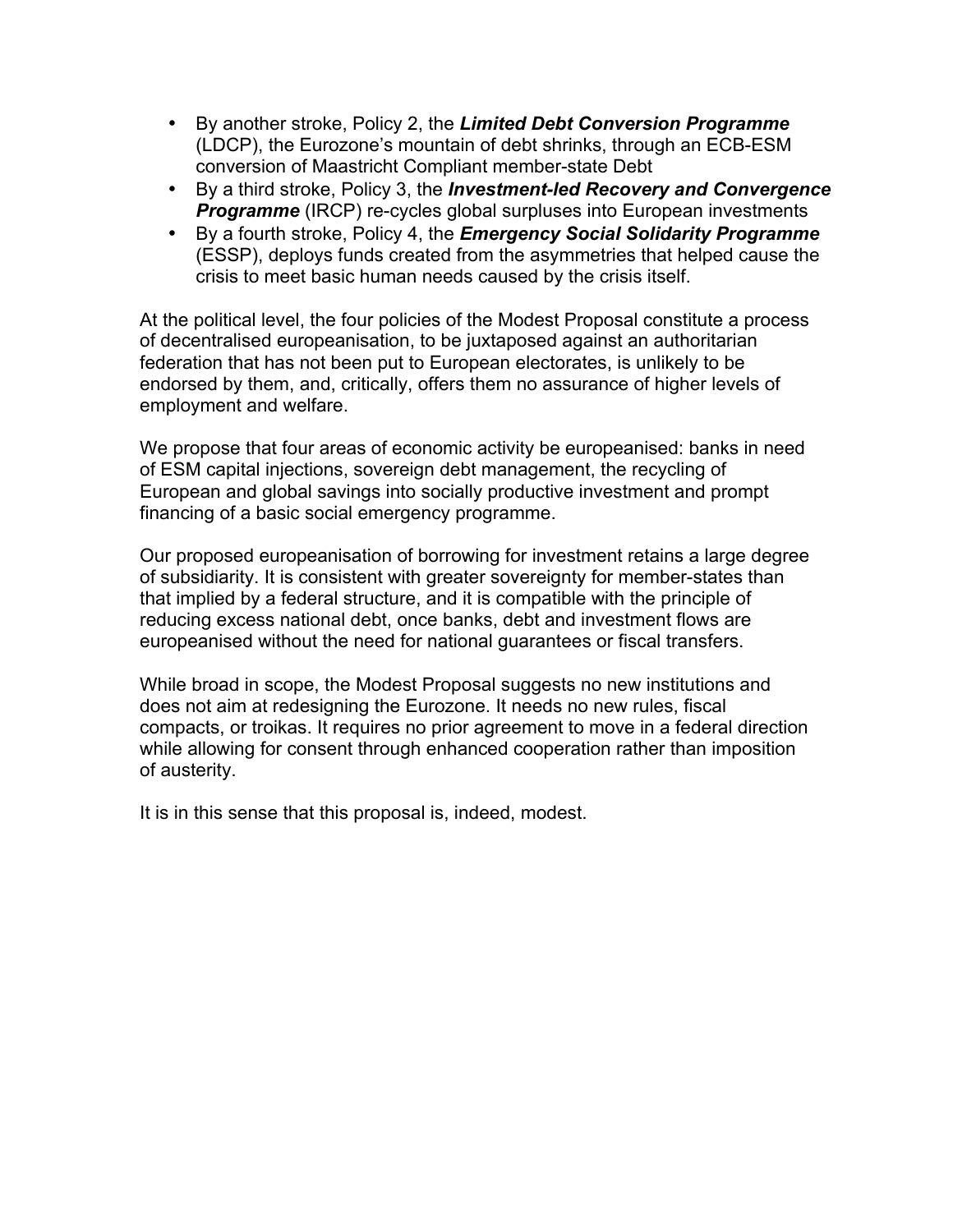# **NOTES**

l

<sup>1</sup> Professor of Economic Theory at University of Athens and the Lyndon B. Johnson School of Public Affairs, University of Texas, at Austin.

 $2$  Visiting Professor of Economics, Coimbra University; formerly a Member of the House of Commons, UK, and advisor to Jacques Delors.

<sup>3</sup> Lloyd Bentsen Jr Chair in Government/Business Relations, School of Public Affairs, University of Texas at Austin

<sup>4</sup> Indeed, recent decisions have made this embrace permanent.

 $<sup>5</sup>$  For a member state whose debt to GDP ratio is 90% of GDP, the ratio of its</sup> debt that qualifies as MCD is 2/3. Thus, when a bond with face value of say  $\epsilon$ 1 billion matures, two thirds of this (€667 million) will be paid (redeemed) by the ECB with monies raised (by the ECB itself) from money markets through the issue of ECB bonds.

 $6$  Any more than a personal debit card can be used for credit.

 $7$  Article 20 (TEU) and Articles 326-334 (TFEU) provide that:

"*Enhanced cooperation should aim to further the objectives of the Union, protect its interests and reinforce its integration process. Such cooperation should be open at any time to all Member States. The decision authorising enhanced cooperation should be adopted by the Council as a last resort, when it has established that the objectives of such cooperation cannot be attained within a reasonable period by the Union as a whole, and provided that at least nine Member States participate in it*".

The Council approval of an enhanced cooperation procedure may be unanimous or by qualified majority. But since all member states rather than only those in the Eurozone could gain from investment finance from EIF bond issues, and where its € bonds need not count on national debt, and can attract inflows to the EU from global surpluses, there is a credible prospect of its adoption.

<sup>8</sup> Since gaining its social investment terms of reference from the European Council in 1997, the European Investment Bank quadrupled its annual lending to over €80 billions. But, despite the EIB's more than half century of success there also are questions whether it can replicate this again without parallel support. For the EIB is highly dependent on investments in its bonds from pension funds which are statutorily obliged to invest only in AAA rated finance. It also has had a house rule, rather than a Treaty obligation, to seek co-finance for its investments either from national governments or national partners, both of which have been compromised by reactions to the Eurozone crisis since 2009. See below for our recommendation that an expanded investment-led recovery programme should be supported by legitimate ECB operations.

Some history: One of the main recommendations by one of us in 1993, in advice to Jacques Delors, was that Europe should establish a European Investment Fund to countervail the deflationary effects of the debt and deficit conditions of the Maastricht Treaty. The proposal was derailed in 1994, both